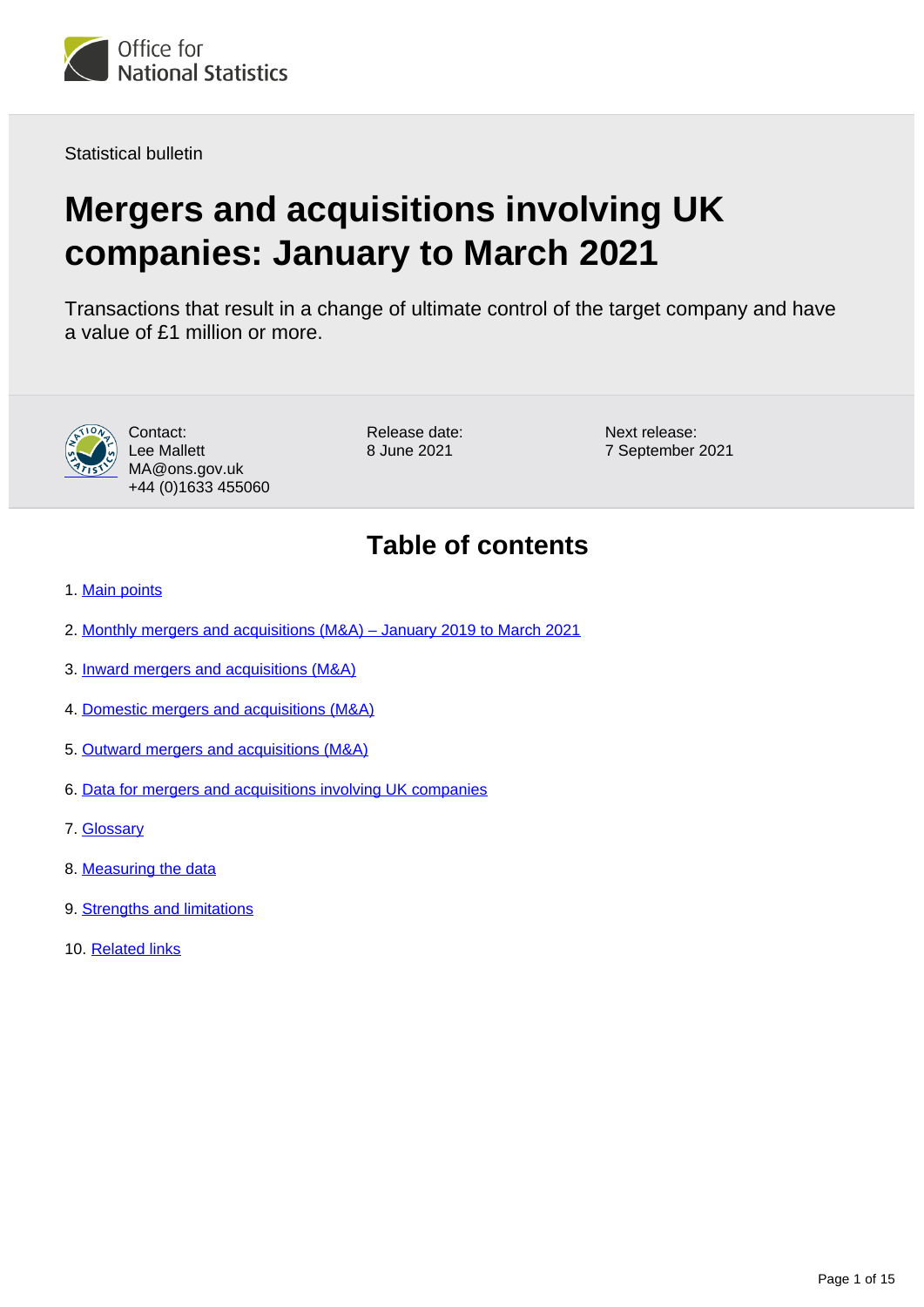# <span id="page-1-0"></span>**1 . Main points**

- In Quarter 1 (Jan to Mar) 2021, inward mergers and acquisitions (M&A) involving a change in majority share ownership saw a small increase in value, while domestic and outward M&A recorded sizeable decreases.
- The total number of monthly deals fell to a low of 58 in May 2020 as the amount of M&A activity was affected by the global coronavirus (COVID-19) pandemic, though activity has since increased and, in March 2021 (153), was the highest since March 2020 (196).
- In Quarter 1 2021, the total value of inward M&A (foreign companies abroad acquiring UK companies) was £6.1 billion, £0.1 billion higher than Quarter 4 (Oct to Dec) 2020 (£6.0 billion).
- The value of domestic M&A (UK companies acquiring other UK companies) was £3.8 billion in Quarter 1 2021, a decrease of £5.3 billion on the value recorded in the previous quarter (£9.1 billion).
- Outward M&A (UK companies acquiring foreign companies abroad) was valued at £2.5 billion in Quarter 1 2021, £1.9 billion lower than the previous quarter (£4.4 billion).

# <span id="page-1-1"></span>**2 . Monthly mergers and acquisitions (M&A) – January 2019 to March 2021**

Mergers and acquisitions (M&A) activity has been affected by the global coronavirus (COVID-19) pandemic, where the total number of completed monthly domestic and cross-border deals fell from 196 in March 2020 to a low of 58 in May 2020. Since the fall, M&A activity started to recover with an upward trend to December 2020 (145 deals). January 2021 (114 deals) recorded a slight decrease before the upward trend continued into March 2021, which recorded 153 total monthly deals – the highest since March 2020 (196 deals).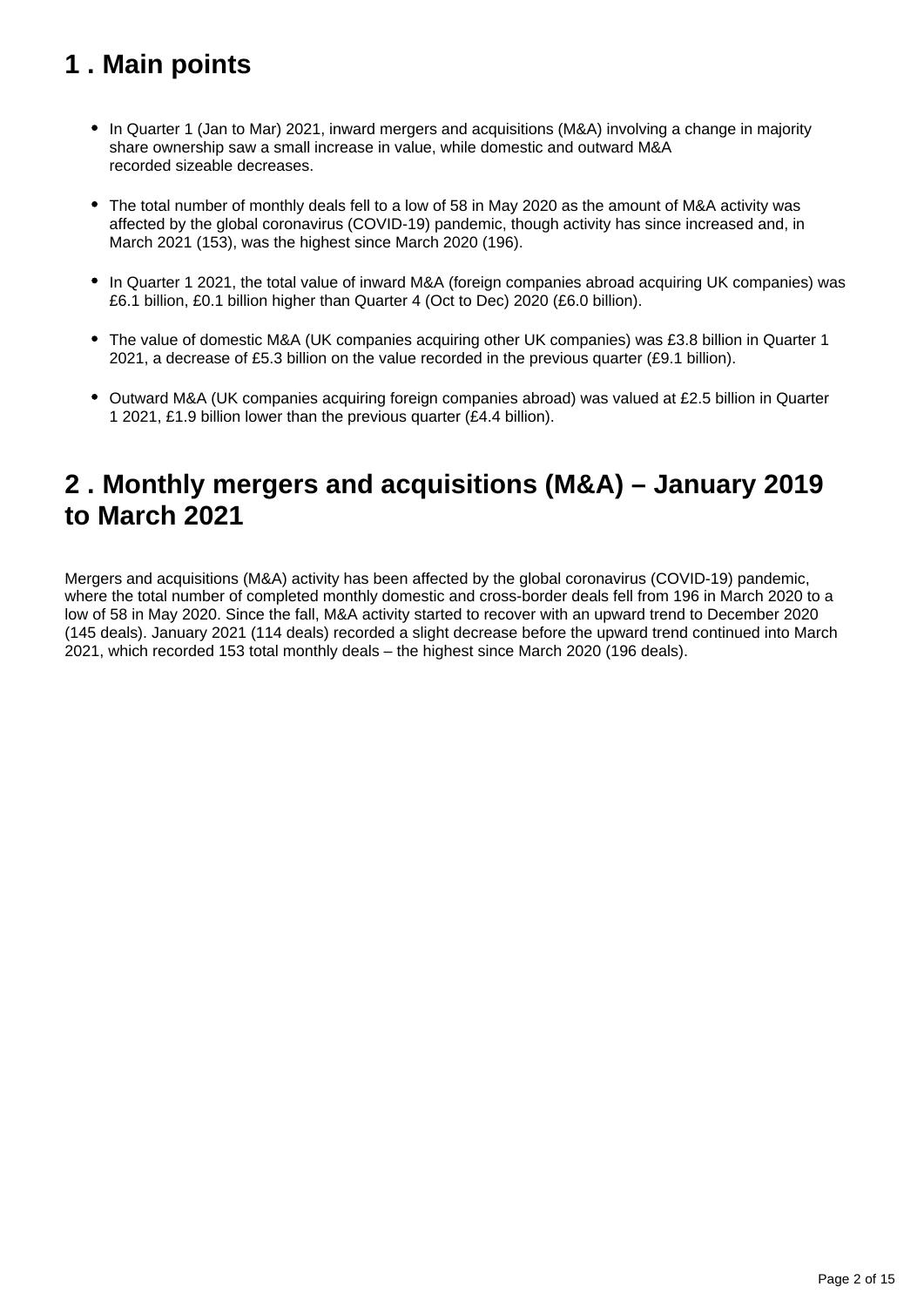### **Figure 1: The number of monthly domestic and cross-border mergers and acquisitions involving UK companies recorded 153 deals for March 2021, the highest since March 2020 (196)**

#### **Monthly mergers and acquisitions**

Figure 1: The number of monthly domestic and cross-border mergers and acquisitions involving UK companies recorded 153 deals for March 2021, the highest since March 2020 (196)



Monthly mergers and acquisitions

#### **Source: Office for National Statistics - Mergers and Acquisitions Survey**

Quarter 1 (Jan to Mar) 2021 saw 383 completed transactions, a decrease of 49 when compared with the previous quarter (432), and a sizeable decrease of 101 when compared with Quarter 1 2020 (484).

The total number of monthly M&A deals saw similar numbers completed in the months of October to December 2020 to those seen in 2019. While the total deals for March 2021 are the highest since March 2020, the number of monthly deals for all types of M&A has remained below the respective March 2020 numbers. There was a noticeable increase in inward M&A deals between September (35) and October (65) 2020; likewise, for domestic from October (61) to November (88) 2020.

[The Bank of England Agents' summary of business conditions report for Quarter 1 2021](https://www.bankofengland.co.uk/agents-summary/2021/2021-q1) states that "Companies' investment intentions picked up modestly but remained weak" and that "fewer contacts said that they were cancelling or postponing investment and more said they were reinstating investment to increase efficiency and capacity".

# <span id="page-2-0"></span>**3 . Inward mergers and acquisitions (M&A)**

There were 135 inward deals in Quarter 1 (Jan to Mar) 2021, £0.1 billion higher than the previous quarter (£6.0 billion) and £1.1 billion higher than the value of £5.0 billion in Quarter 1 2020.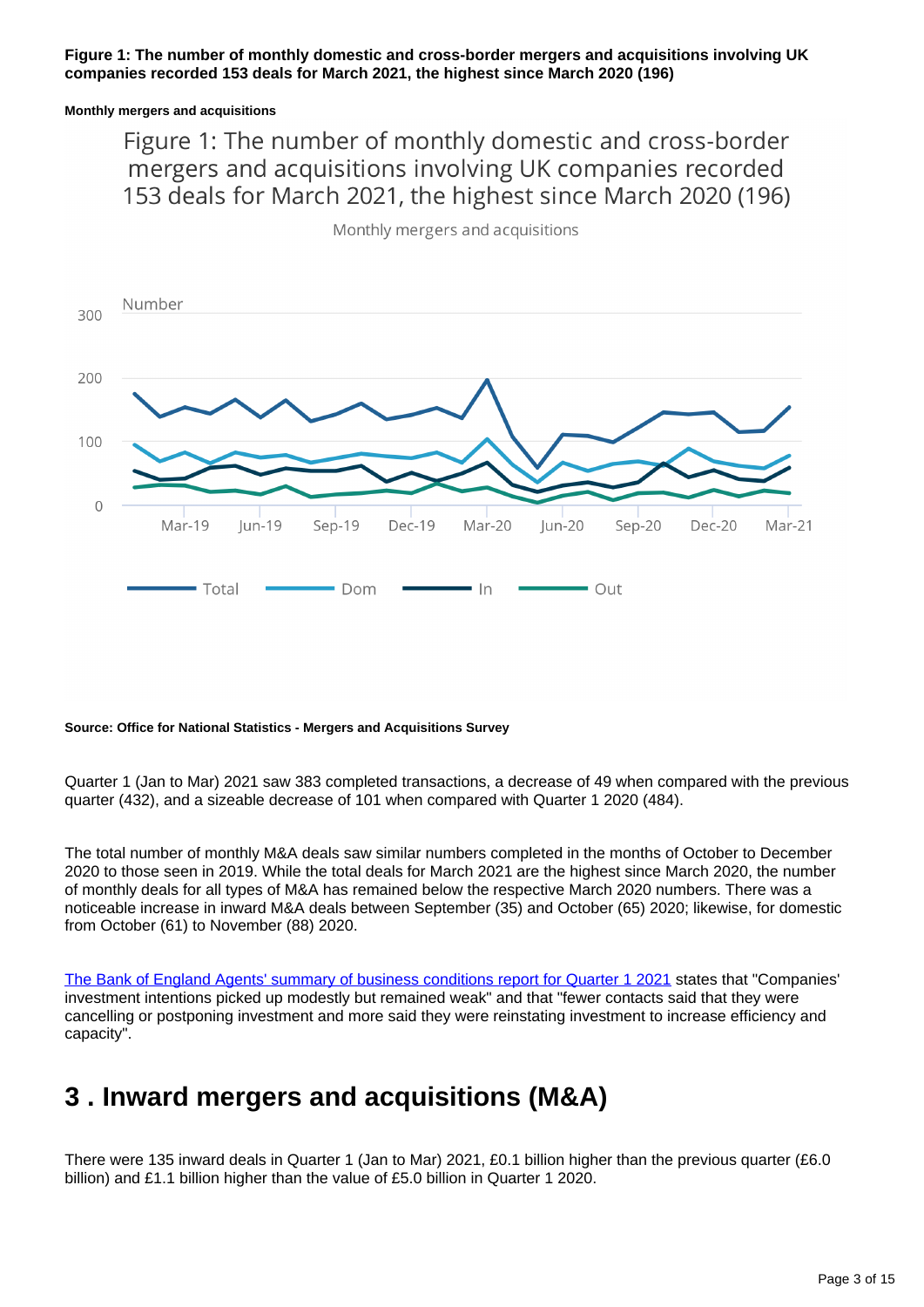One notable inward acquisition that completed in Quarter 1 2021 was:

**[Electronic Arts Inc](https://www.insidermedia.com/news/midlands/eas-acquisition-of-codemasters-completes) of the USA, which acquired Codemasters Group Holdings PLC of the UK** 

## **Value of quarterly inward M&A transactions involving UK companies**

### **Figure 2: Inward M&A during Quarter 1 (Jan to Mar) 2021 was valued at £6.1 billion**

### **Value of quarterly inward M&A transactions involving UK companies**

Figure 2: Inward M&A during Quarter 1 (Jan to Mar) 2021 was valued at £6.1 billion

Value of quarterly inward M&A transactions involving UK companies



**Source: Office for National Statistics – Mergers and Acquisitions Survey**

**Notes:**

- 1. Q1 January to March; Q2 April to June; Q3 July to September; Q4 October to December.
- 2. Value of deals are in current prices and consequently do not account for the effects of inflation over time.

## **Number of quarterly inward M&A transactions involving UK companies**

There were 135 inward M&A in Quarter 1 2021, a decrease of 27 on the previous quarter (162) and 17 fewer than Quarter 1 2020 (152).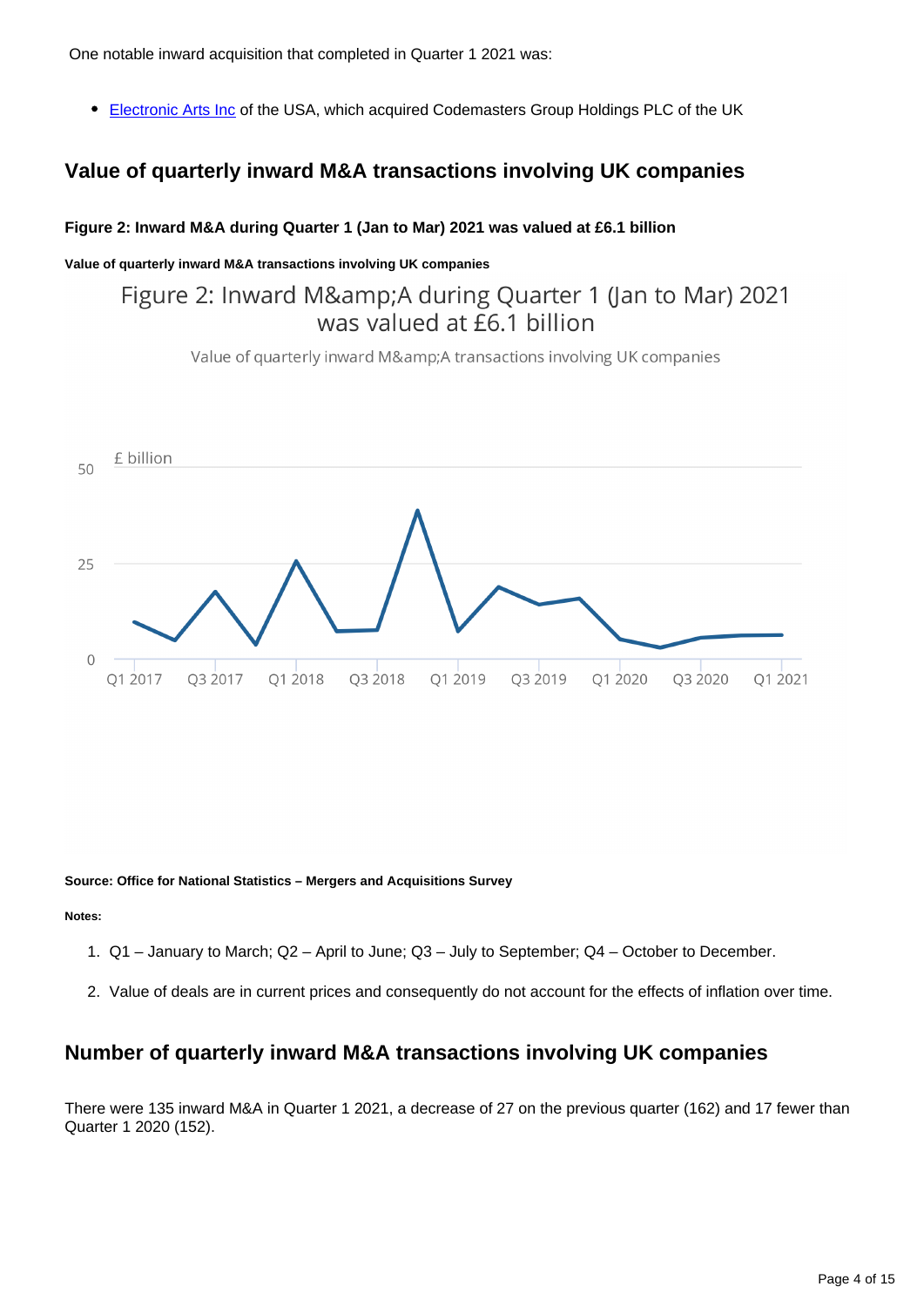#### **Number of quarterly inward M&A transactions involving UK companies**

# Figure 3: There were 135 recorded transactions of inward M&A during Quarter 1 (Jan to Mar) 2021

Number of quarterly inward M&A transactions involving UK companies



#### **Source: Office for National Statistics – Mergers and Acquisitions Survey**

**Notes:**

1. Q1 – January to March; Q2 – April to June; Q3 – July to September; Q4 – October to December.

There were 34 inward disposals of UK companies involving a change of majority share ownership during Quarter 1 2021, worth £2.1 billion; this was an increase of £1.7 billion on the value reported in Quarter 4 (Oct to Dec) 2020 (£0.4 billion) when 23 disposals were recorded.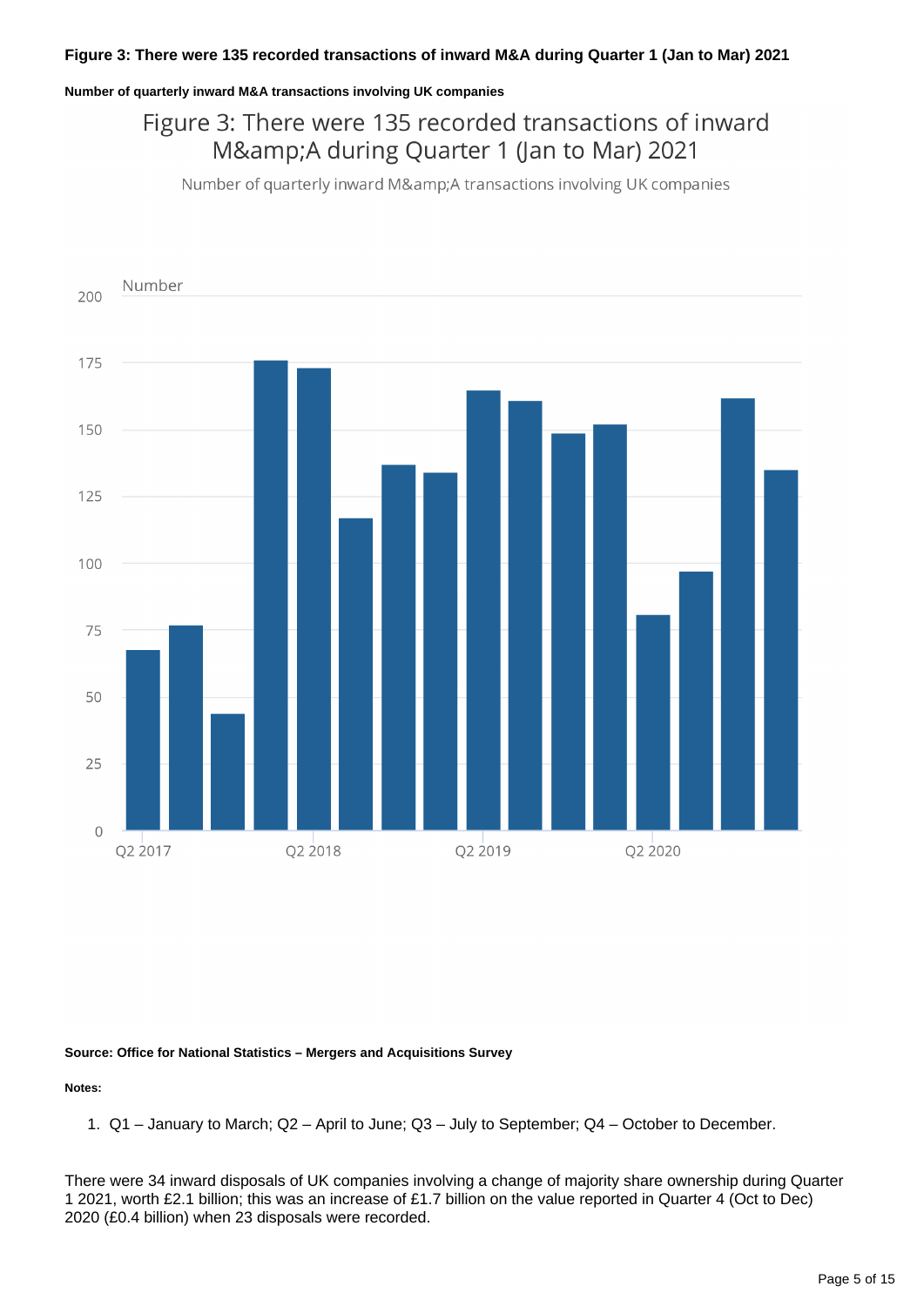# <span id="page-5-0"></span>**4 . Domestic mergers and acquisitions (M&A)**

The value of domestic mergers and acquisitions (M&A) involving a change in majority share ownership in Quarter 1 (Jan to Mar) 2021 was £3.8 billion, £5.3 billion lower than the previous quarter (£9.1 billion) and a £0.6 billion increase on Quarter 1 2020 (£3.2 billion).

Two notable domestic acquisitions that completed in Quarter 1 2021 were:

- [Future Plc](https://www.futureplc.com/2021/02/22/future-plc-acquires-goco-group-plc/) of the UK, which acquired GoCo Group PLC of the UK
- [The Wellcome Trust Ltd](https://www.investegate.co.uk/urban--38-civic-plc--uanc-/rns/recommended-cash-acquisition/202101211206464959M/) of the UK, which acquired Urban & Civic PLC of the UK

## **Value of quarterly domestic M&A transactions involving UK companies**

### **Figure 4: Domestic M&A in Quarter 1 (Jan to Mar) 2021 was valued at £3.8 billion**

**Value of quarterly domestic M&A transactions involving UK companies**

Figure 4: Domestic M& A in Quarter 1 (Jan to Mar) 2021 was valued at £3.8 billion

Value of quarterly domestic M&A transactions involving UK companies



**Source: Office for National Statistics – Mergers and Acquisitions Survey**

**Notes:**

- 1. Q1 January to March; Q2 April to June; Q3 July to September; Q4 October to December.
- 2. Value of deals are in current prices and consequently do not account for the effects of inflation over time.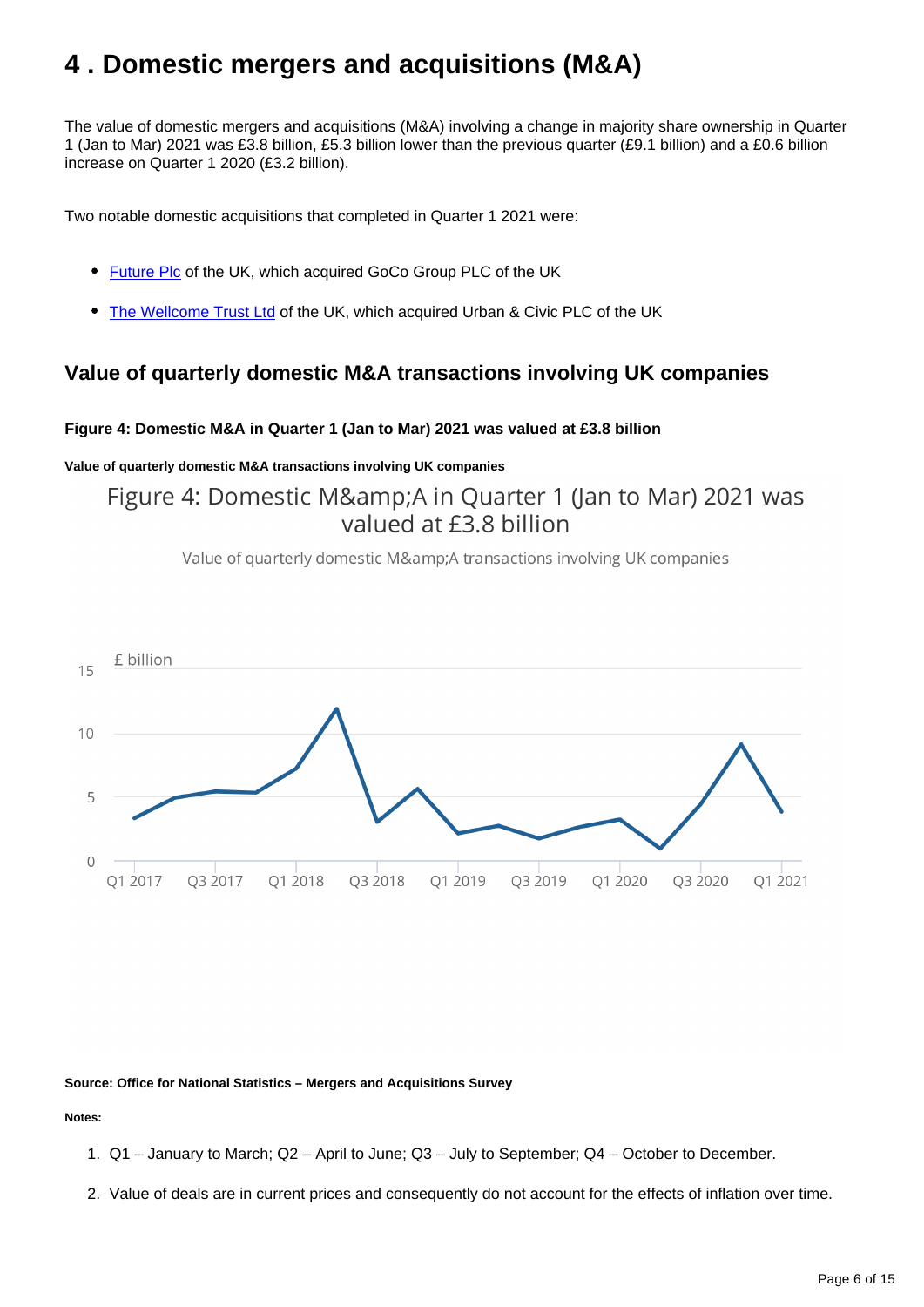There were 195 completed domestic M&A during Quarter 1 2021, 22 fewer than the previous quarter when 217 acquisitions were recorded, and 56 fewer than Quarter 1 2020 (251).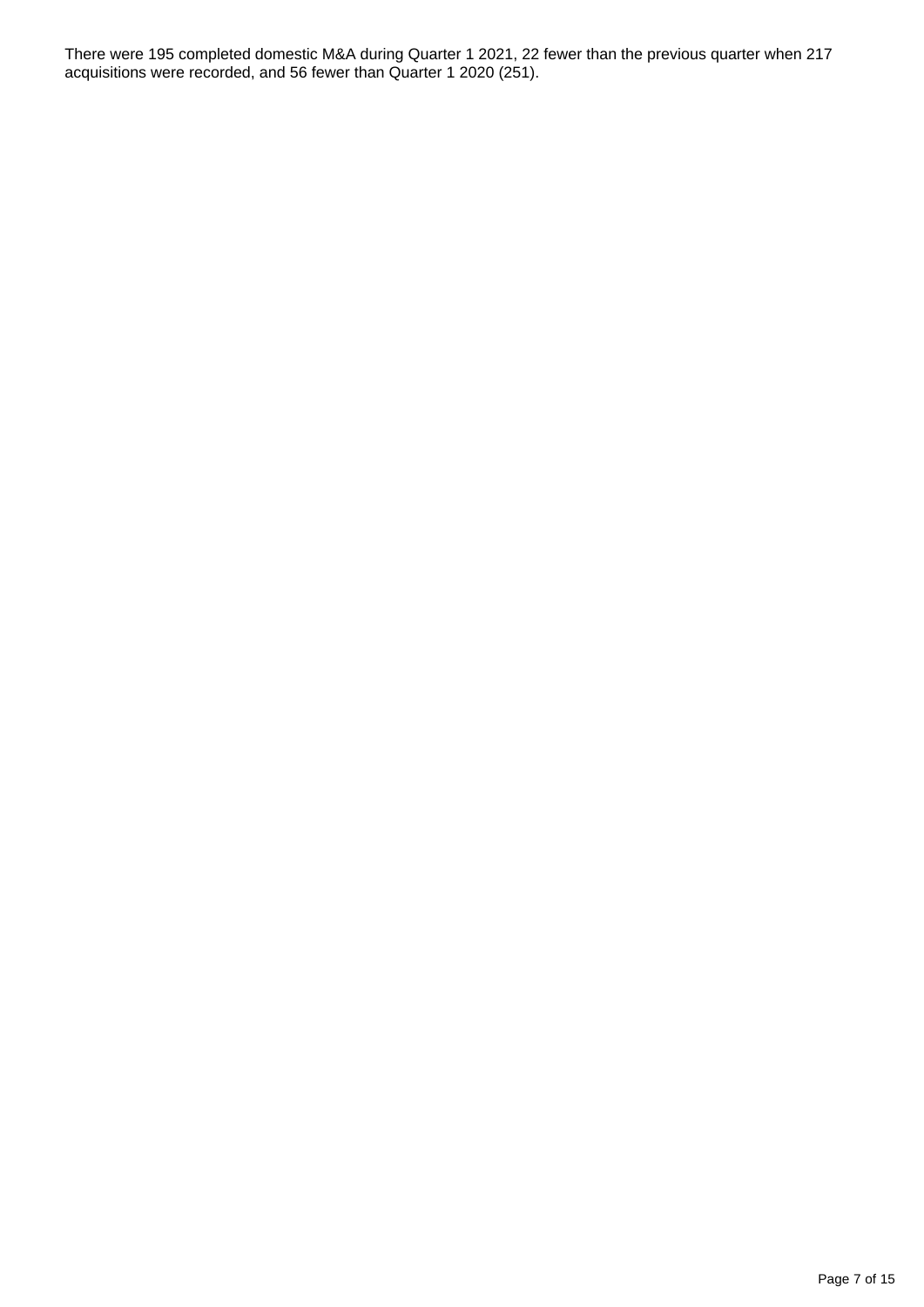# **Number of quarterly domestic M&A transactions**

### **Figure 5: There were 195 recorded transactions of domestic M&A during Quarter 1 (Jan to Mar) 2021**

### **Number of quarterly domestic M&A transactions involving UK companies**

# Figure 5: There were 195 recorded transactions of domestic M&A during Quarter 1 (Jan to Mar) 2021

Number of quarterly domestic M&A transactions involving UK companies



#### **Source: Office for National Statistics – Mergers and Acquisitions Survey**

### **Notes:**

1. Q1 – January to March; Q2 – April to June; Q3 – July to September; Q4 – October to December.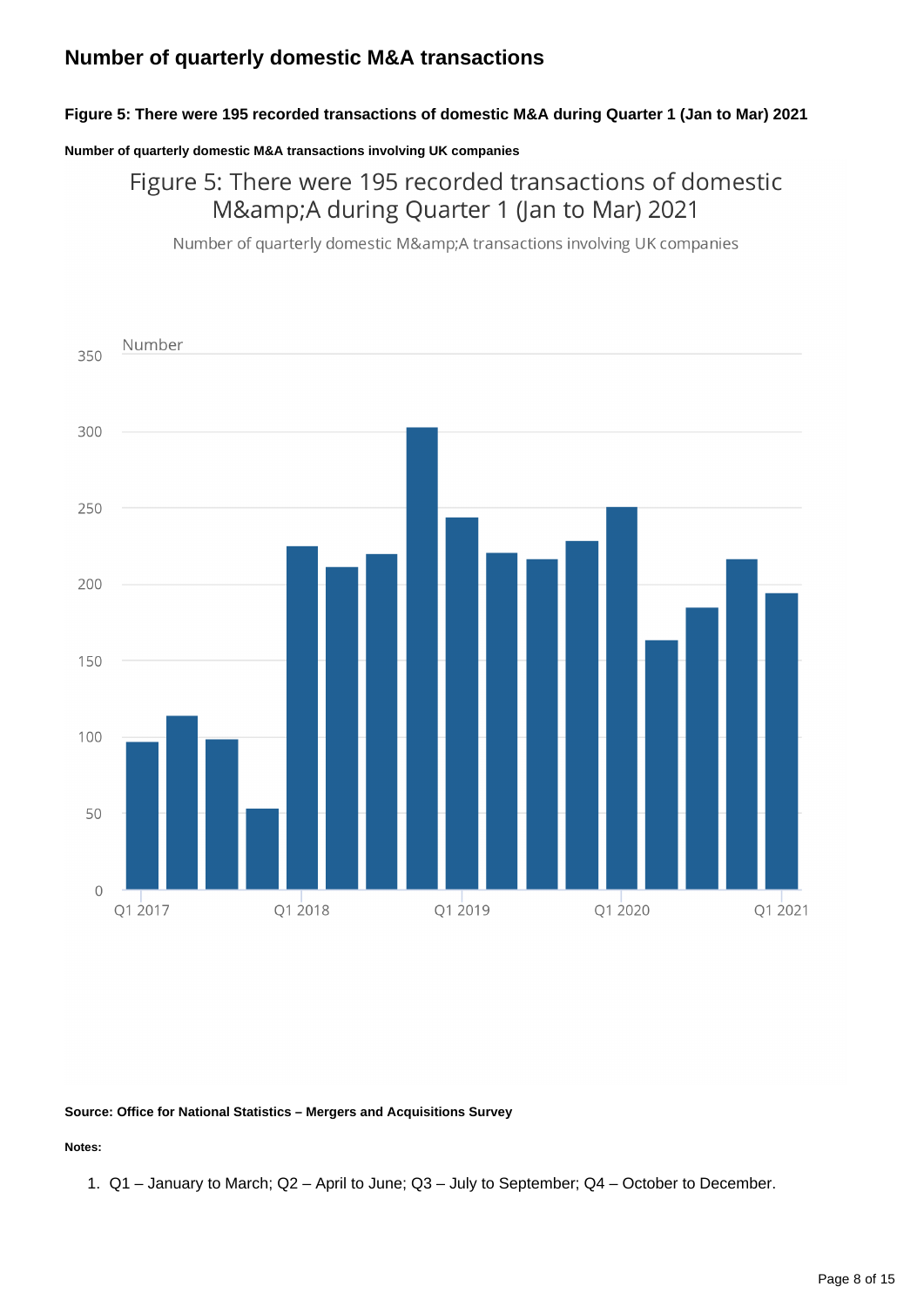# <span id="page-8-0"></span>**5 . Outward mergers and acquisitions (M&A)**

In Quarter 1 (Jan to Mar) 2021, the value of outward mergers and acquisitions (M&A) (UK companies acquiring foreign companies abroad) was £2.5 billion, £1.9 billion lower than recorded in Quarter 4 (Oct to Dec) 2020 (£4.4 billion); this can be explained by the completion of fewer acquisitions with values in excess of £0.1 billion.

# **Value of Outward M&A transactions involving UK companies**

### **Figure 6: Outward M&A during Quarter 1 (Jan to Mar) 2021 was valued at £2.5 billion**

### **Value of outward quarterly M&A transactions involving UK companies**

# Figure 6: Outward M&A during Quarter 1 (Jan to Mar) 2021 was valued at £2.5 billion

Value of outward quarterly M&A transactions involving UK companies



**Source: Office for National Statistics – Mergers and Acquisitions Survey**

**Notes:**

- 1. Q1 January to March; Q2 April to June; Q3 July to September; Q4 October to December.
- 2. Value of deals are in current prices and consequently do not account for the effects of inflation over time.

There were 53 completed outward acquisitions involving a change in majority share ownership in the first quarter of 2021, the same number as reported in the previous quarter (53) and 28 fewer than in Quarter 1 2020 (81).

One notable outward disposal was: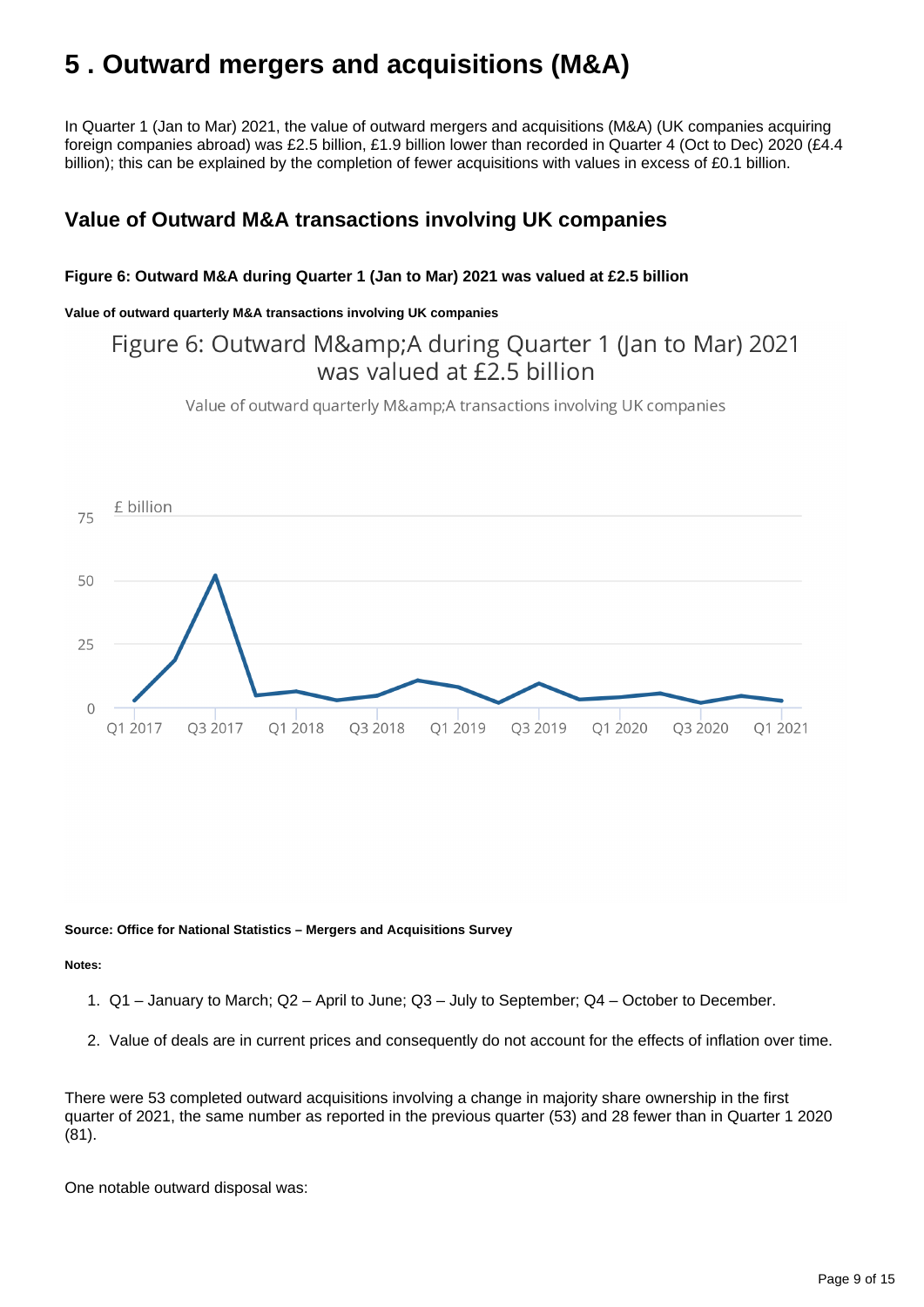• [Centrica Plc](https://www.investegate.co.uk/centrica-plc--cna-/rns/completion-of-the-sale-of-direct-energy/202101051632146704K/) of the UK, which sold Centrica US Holdings Inc and Direct Energy Marketing Ltd of the USA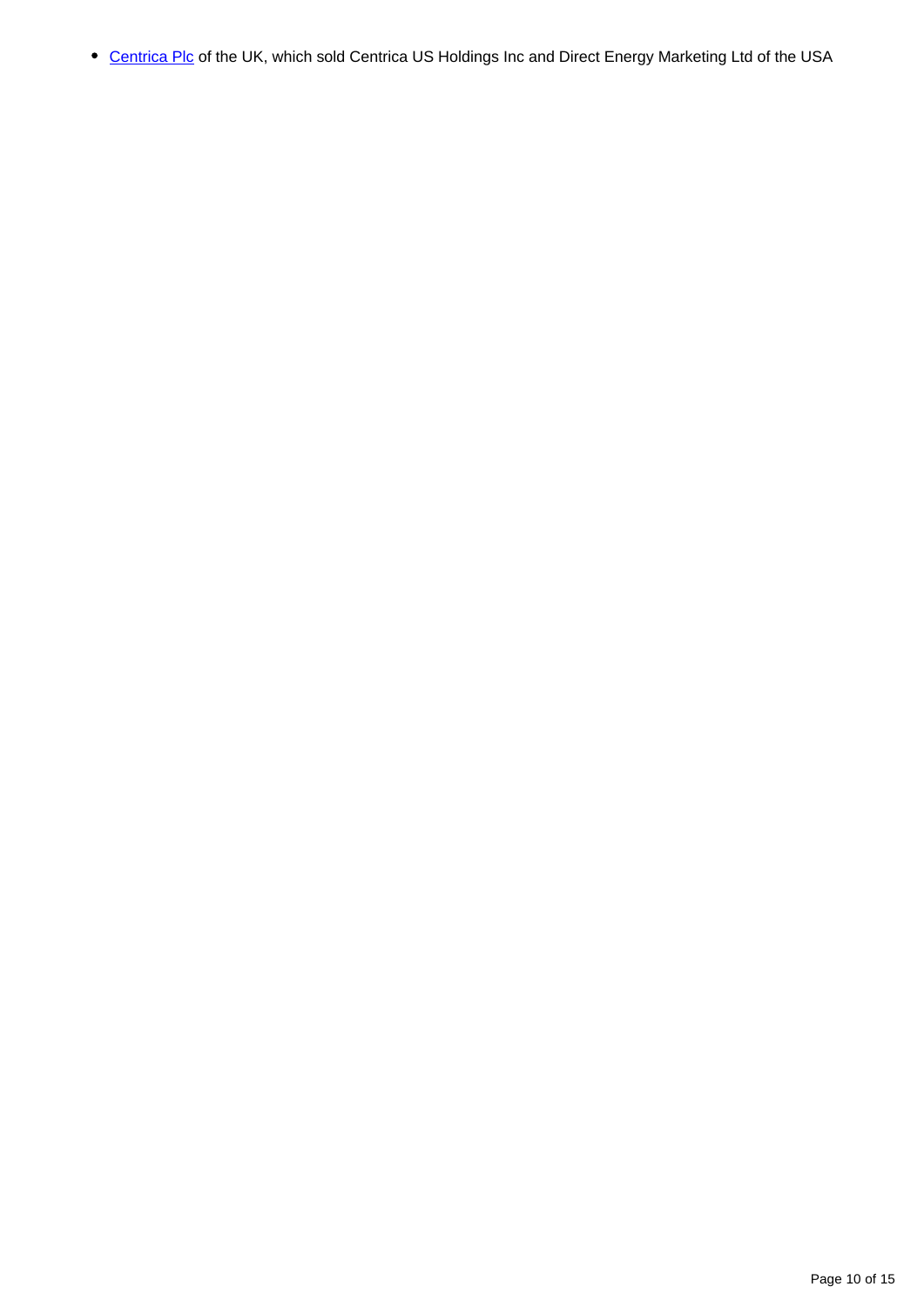# **Number of quarterly outward M&A transactions involving UK companies**

### **Figure 7: There were 53 recorded transactions of outward M&A during Quarter 1 (Jan to Mar) 2021**

### **Number of quarterly outward M&A transactions involving UK companies**

# Figure 7: There were 53 recorded transactions of outward M&A during Quarter 1 (Jan to Mar) 2021

Number of quarterly outward M&A transactions involving UK companies



**Source: Office for National Statistics – Mergers and Acquisitions Survey**

### **Notes:**

1. Q1 – January to March; Q2 – April to June; Q3 – July to September; Q4 – October to December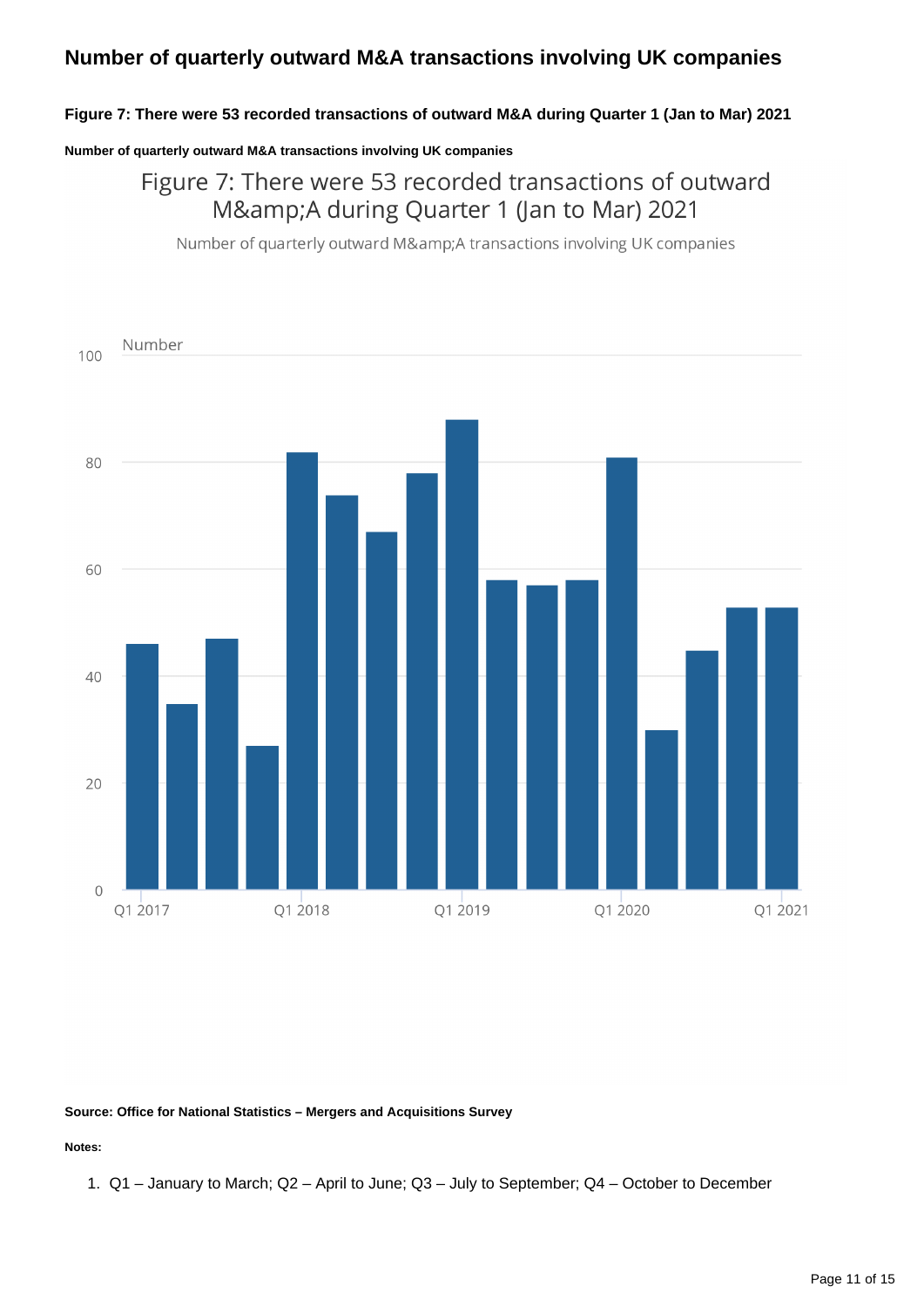During Quarter 1 2021, there were four outward disposals involving a change of majority share ownership valued at £2.7 billion, £10.3 billion lower than the previous quarter (£13.0 billion) when 15 disposals were reported. The sizeable decrease in both the number and value of outward disposals in Quarter 1 2021 can largely be explained by fewer large value deals completing.

# <span id="page-11-0"></span>**6 . Data for mergers and acquisitions involving UK companies**

[Mergers and acquisitions involving UK companies](https://www.ons.gov.uk/businessindustryandtrade/changestobusiness/mergersandacquisitions/datasets/mergersandacquisitionsinvolvingukcompanies)

Dataset | Released 8 June 2021 Quarterly estimates of the value and number of mergers and acquisitions and disposals involving UK companies worth £1 million or more.

[Mergers and acquisitions involving UK companies -- data time series](https://www.ons.gov.uk/businessindustryandtrade/changestobusiness/mergersandacquisitions/datasets/mergersandacquisitionsuk) 

Dataset | Released 8 June 2021 Quarterly data on the value and number of mergers, acquisitions and disposals involving UK companies worth £1 million or more.

# <span id="page-11-1"></span>**7 . Glossary**

## **Domestic M&A**

Mergers and acquisitions of UK companies acquiring other UK companies.

## **Inward M&A**

Mergers, acquisitions and disposals of UK companies by foreign companies.

### **Outward M&A**

Mergers, acquisitions and disposals of foreign companies abroad by UK companies.

### **Mergers and acquisitions transactions**

Mergers and acquisitions (M&A) occur when one company takes control of another company. The internationally agreed definition of an M&A deal is when one company gains more than 50% of the ordinary shares (or voting rights) of the acquired company.

# **Disinvestments (disposal transactions)**

Disinvestment or disposal transactions refers to a disposal of the ordinary share ownership of a subsidiary company.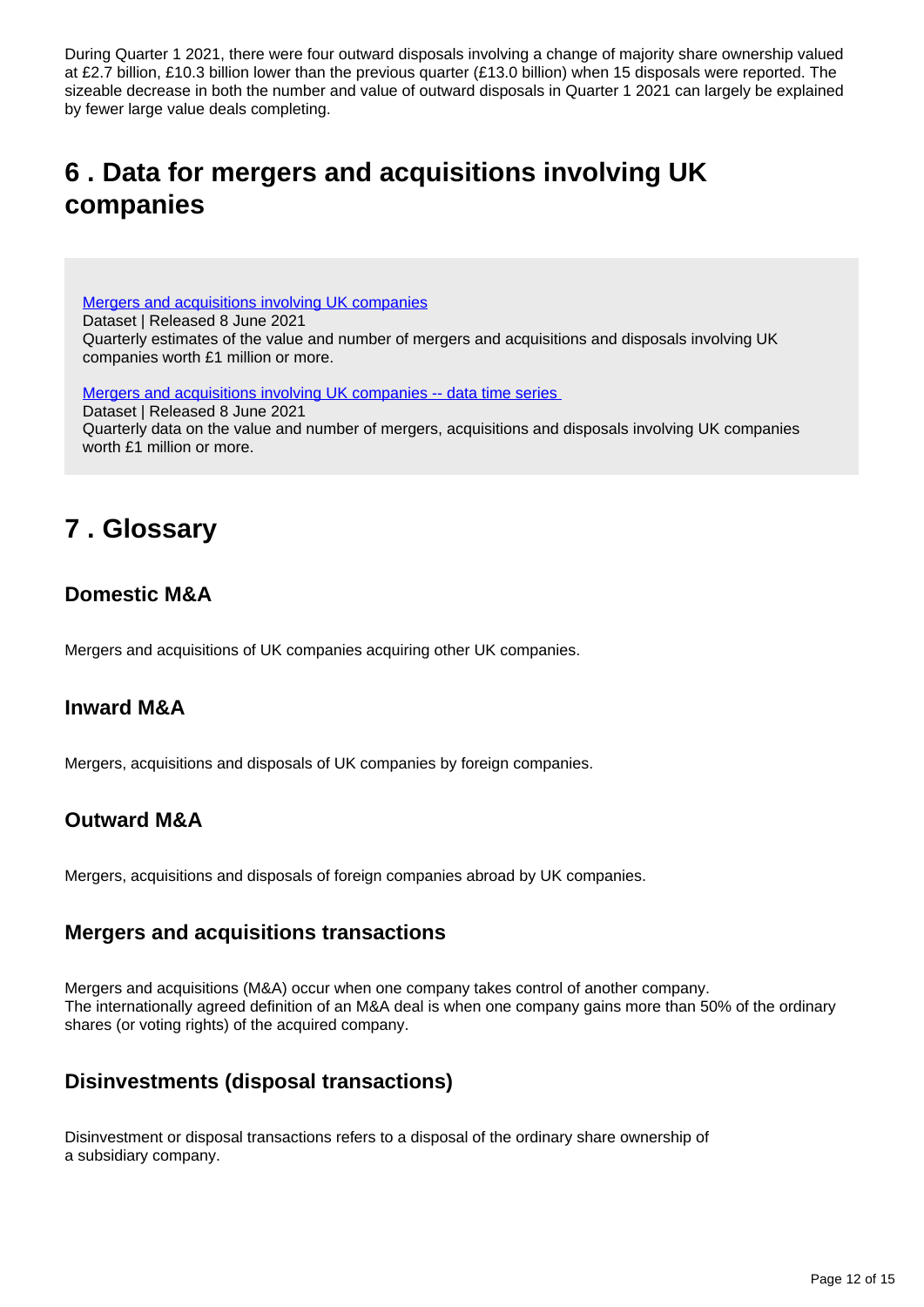## **Transaction aggregates**

The following are definitions of reasons why revisions to the aggregates for M&A transactions valued at £100 million and greater principally occur.

## **Completion of transactions**

On announcement of a proposed transaction, an expected completion date is usually given. The publicly reported values will be allocated to the quarter of expected completion. If the transaction is ultimately completed in an earlier or later quarter, the recorded values will be reallocated to the new quarter.

## **Publicly reported values**

Publicly reported values are initially used to compile the aggregates. These can vary considerably from the values ultimately supplied by the respondents, frequently because the assumption of debt has been included in the publicly reported value. A nominal value is applied if no publicly reported value is available. The final values used to create the aggregates are those supplied by the respondent.

### **Non-completion of transactions**

On announcement of a proposed transaction, the publicly reported value of the transaction is recorded. If the transaction does not subsequently take place the recorded value will be deleted.

### **Non-share transactions**

On announcement of a proposed transaction, it may appear that there will be transactions in the share capital of the companies involved and the publicly reported values will be recorded. If subsequent information contradicts this, the recorded values will be amended or deleted.

## **Control**

On announcement of a proposed transaction, it may appear that the transaction will give the purchasing company control of the purchased company, that is, a share ownership of greater than 50%. If subsequent information contradicts this, the recorded values will be amended or deleted.

### **Revisions from M&A data source**

The current source provider of M&A deal information continually updates its database. Therefore, any new and additional reported transactions that completed in previous quarterly periods will be included as revisions.

## **Revisions from respondents**

Very occasionally, companies will restate the values that they have previously supplied to us.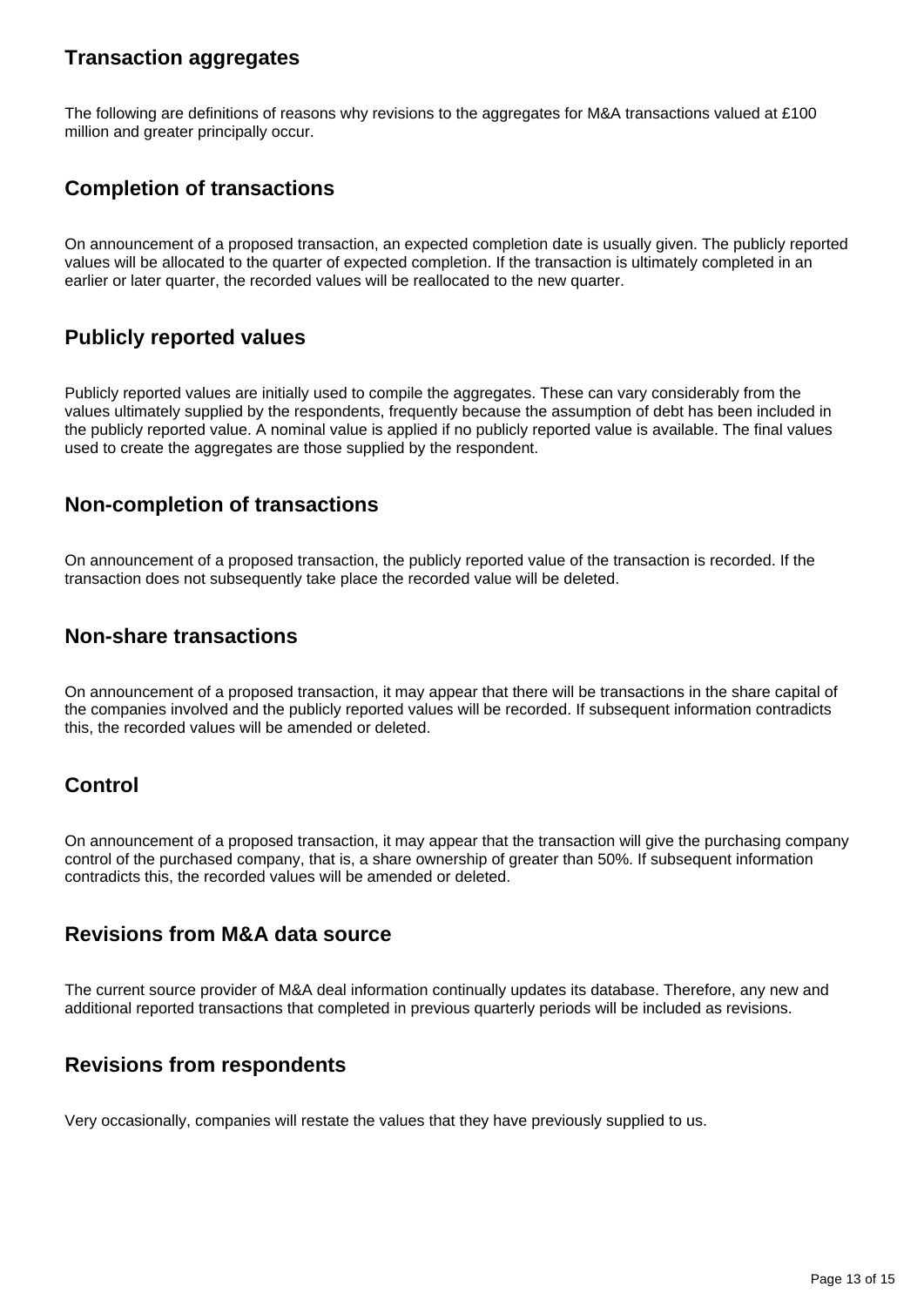# <span id="page-13-0"></span>**8 . Measuring the data**

Mergers and acquisitions (M&A) statistics from Quarter 1 (Jan to Mar) 2018 fully incorporate the Bureau van Dijk (BVD) Zephyr data source and methods. This new data source has increased the coverage of smaller M&A transactions and therefore results in a discontinuity in the number of transactions reported; users are therefore advised to take care when comparing the latest estimates with the number of transactions reported for quarters prior to Quarter 1 2018. See th[eMergers and acquisitions QMI](https://www.ons.gov.uk/businessindustryandtrade/changestobusiness/mergersandacquisitions/methodologies/mergersandacquisitionsmaqmi)for more details.

# <span id="page-13-1"></span>**9 . Strengths and limitations**

We produce statistics on the number and value of mergers and acquisitions (M&A) transactions. This information is presented in the following way:

- transactions are only recorded in Office for National Statistics (ONS) data once the deal has been legally completed
- each transaction has a value of at least £1 million
- the transaction results in a change of ultimate control of the target company
- all values are in current prices, and therefore have not been adiusted for the effects of inflation

These are among the main reasons our M&A statistics can differ from those reported in other sources. There can be a substantial time gap between the point at which a deal is announced and when it is legally completed. In addition, in some cases, announced M&A deals do not take place. ONS statistics on disposals (or de-mergers) are also included in tables alongside this bulletin. These are typically fewer in number per quarter, which can lead to greater suppression of statistics to mitigate disclosure. The focus of this bulletin is on acquisitions, although some of the more complex deals can include the disposal of some part of the newly created corporate structure.

It is sometimes necessary to suppress figures for certain items in order to avoid disclosing information about an individual business. Further information on why statistics are suppressed is available in the [ONSdisclosure control](https://www.ons.gov.uk/methodology/methodologytopicsandstatisticalconcepts/disclosurecontrol)  [policy.](https://www.ons.gov.uk/methodology/methodologytopicsandstatisticalconcepts/disclosurecontrol)

It is not uncommon for the value of M&A transactions to vary considerably from one quarter to the next. This mainly reflects the nature of M&A activity in that these capture one-off deals. Therefore, if a particularly highvalue M&A deal completes in a given quarter, it can make that quarter seem out of line with those that precede and follow it.

The volatility of M&A transactions also makes it difficult to link M&A statistics with other economic indicators - such as gross domestic product (GDP) -- or global events because of the time it can take between announcing and completing an M&A deal. It can therefore be more informative to look at longer-term trends within M&A statistics rather than focusing on quarterly movements. Details of any notable M&A deals that completed in Quarter 1 (Jan to Mar) 2021 can be found in the respective sections of this bulletin.

Bureau Van Dijk confirms that there has been minimal impact on their activity from the economic restrictions introduced with the global coronavirus (COVID-19) pandemic. It reports uninterrupted service from its operations and any impact could feature in companies delaying how quickly they report a completed deal.